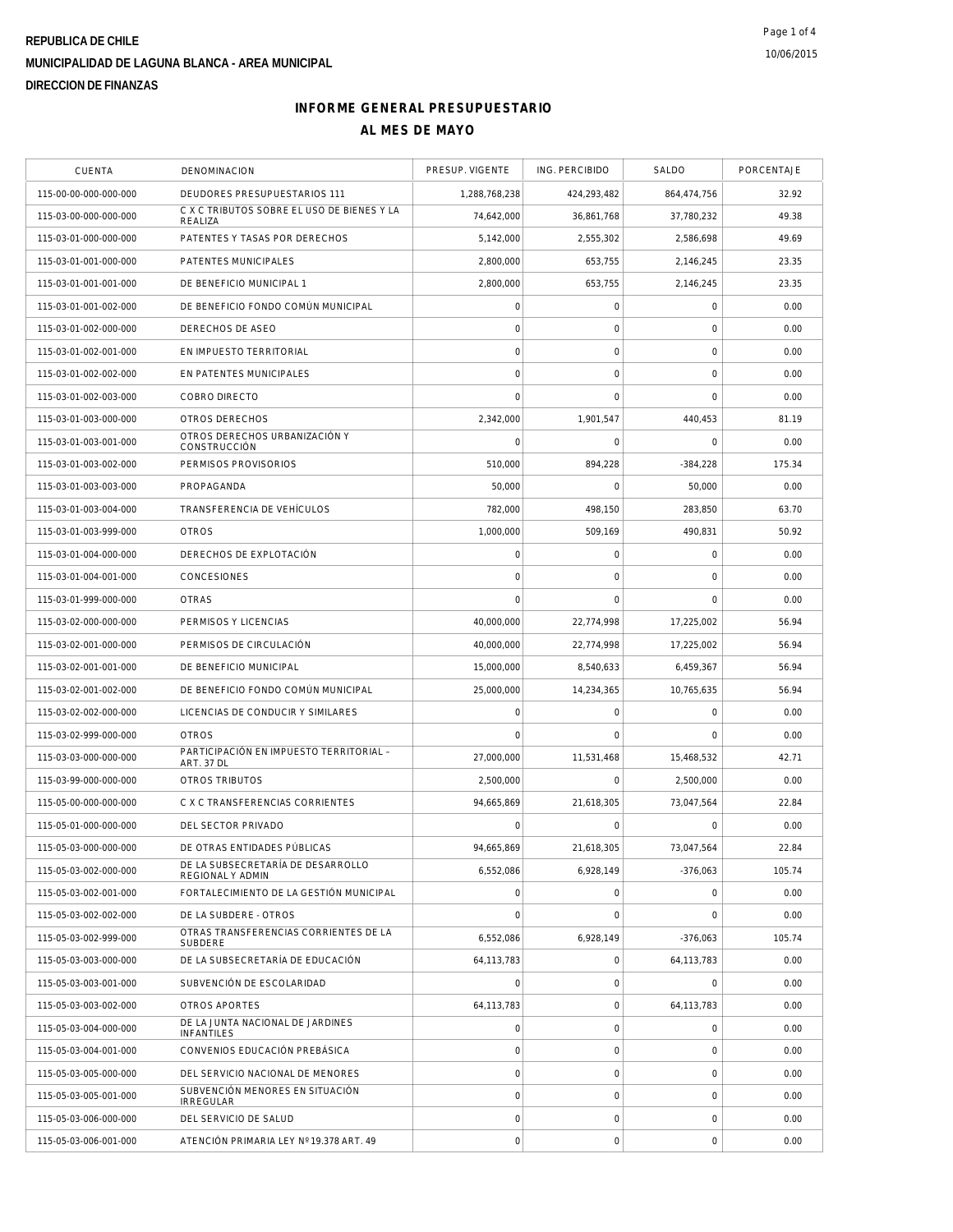| <b>CUENTA</b>         | DENOMINACION                                                 | PRESUP. VIGENTE     | ING. PERCIBIDO      | SALDO               | PORCENTAJE |
|-----------------------|--------------------------------------------------------------|---------------------|---------------------|---------------------|------------|
| 115-05-03-006-002-000 | APORTES AFECTADOS                                            | 0                   | $\mathbf 0$         | $\mathbf 0$         | 0.00       |
| 115-05-03-007-000-000 | DEL TESORO PUBLICO                                           | $\mathsf{O}\xspace$ | 14,690,156          | $-14,690,156$       | 0.00       |
| 115-05-03-007-004-000 | BONIFICACION ADICIONAL LEY DE INCENTIVO<br><b>AL RETIRO</b>  | $\circ$             | 0                   | 0                   | 0.00       |
| 115-05-03-007-999-000 | OTRAS TRANSFERENCIA CORRIENTES DEL<br><b>TESORO PUBLICO</b>  | $\mathsf{O}\xspace$ | 14,690,156          | $-14,690,156$       | 0.00       |
| 115-05-03-008-000-000 | DE GOBIERNO REGIONAL                                         | $\circ$             | $\mathsf{O}\xspace$ | $\mathbf 0$         | 0.00       |
| 115-05-03-008-001-000 | 2% SUBVENCION PARA ACTIVIDADES DE<br>CARACTER CULTURA        | $\mathbf 0$         | 0                   | 0                   | 0.00       |
| 115-05-03-008-002-000 | 2% SUBVENCION PARA ACTIVIDADES DE<br>CARACTER DEPORTI        | $\mathbf 0$         | $\mathsf{O}\xspace$ | $\mathbf 0$         | 0.00       |
| 115-05-03-099-000-000 | DE OTRAS ENTIDADES PÚBLICAS                                  | 24,000,000          | $\mathbf 0$         | 24,000,000          | 0.00       |
| 115-05-03-100-000-000 | DE OTRAS MUNICIPALIDADES                                     | $\mathbf 0$         | $\mathbf 0$         | $\mathbf 0$         | 0.00       |
| 115-05-03-101-000-000 | DE LA MUNICIPALIDAD A SERVICIOS<br>INCORPORADOS A SU         | $\circ$             | $\mathsf{O}\xspace$ | $\mathbf 0$         | 0.00       |
| 115-06-00-000-000-000 | C X C RENTAS DE LA PROPIEDAD                                 | $\mathbf 0$         | $\mathsf{O}\xspace$ | $\mathbf 0$         | 0.00       |
| 115-06-01-000-000-000 | ARRIENDO DE ACTIVOS NO FINANCIEROS                           | $\circ$             | $\mathsf{O}\xspace$ | $\mathsf{O}\xspace$ | 0.00       |
| 115-06-02-000-000-000 | <b>DIVIDENDOS</b>                                            | $\mathbf 0$         | $\mathsf{O}\xspace$ | $\mathbf 0$         | 0.00       |
| 115-06-03-000-000-000 | <b>INTERESES</b>                                             | $\mathbf 0$         | $\mathbf 0$         | $\mathbf 0$         | 0.00       |
| 115-06-04-000-000-000 | PARTICIPACIÓN DE UTILIDADES                                  | $\circ$             | $\mathsf{O}\xspace$ | $\mathbf 0$         | 0.00       |
| 115-06-99-000-000-000 | OTRAS RENTAS DE LA PROPIEDAD                                 | $\mathsf{O}\xspace$ | $\mathsf{O}\xspace$ | $\mathbf 0$         | 0.00       |
| 115-07-00-000-000-000 | C X C INGRESOS DE OPERACIÓN                                  | $\mathbf 0$         | $\mathsf{O}\xspace$ | $\mathbf 0$         | 0.00       |
| 115-07-01-000-000-000 | <b>VENTA DE BIENES</b>                                       | $\mathbf 0$         | 0                   | 0                   | 0.00       |
| 115-07-02-000-000-000 | <b>VENTA DE SERVICIOS</b>                                    | $\mathbf 0$         | $\mathbf 0$         | $\mathbf 0$         | 0.00       |
| 115-08-00-000-000-000 | C X C OTROS INGRESOS CORRIENTES                              | 756,822,000         | 365, 162, 191       | 391,659,809         | 48.25      |
| 115-08-01-000-000-000 | RECUPERACIONES Y REEMBOLSOS POR<br>LICENCIAS MÉDICAS         | 6,000,000           | 880,148             | 5,119,852           | 14.67      |
| 115-08-01-001-000-000 | REEMBOLSO ART. 4 LEY N °19.345                               | $\mathbf 0$         | $\mathbf 0$         | $\Omega$            | 0.00       |
| 115-08-01-002-000-000 | RECUPERACIONES ART. 12 LEY N° 18.196                         | 6,000,000           | 880,148             | 5,119,852           | 14.67      |
| 115-08-02-000-000-000 | MULTAS Y SANCIONES PECUNIARIAS                               | 15,480,000          | 9,284,009           | 6,195,991           | 59.97      |
| 115-08-02-001-000-000 | MULTAS - DE BENEFICIO MUNICIPAL                              | 14,980,000          | 8,972,316           | 6,007,684           | 59.90      |
| 115-08-02-001-001-000 | MULTAS LEY DE TRANSITO                                       | 14,980,000          | 8,972,316           | 6,007,684           | 59.90      |
| 115-08-02-001-002-000 | MULTAS ART. 14. N 6. INC. 2. LEY N 18695 -<br><b>MULTAS</b>  | $\circ$             | $\mathsf{O}\xspace$ | 0                   | 0.00       |
| 115-08-02-001-003-000 | MULTAS ART. 42 DECRETO N 900 DE 1996,<br>MINISTERIO D        | $\mathsf{O}\xspace$ | $\mathsf{O}\xspace$ | $\mathbf 0$         | 0.00       |
| 115-08-02-001-999-000 | OTRAS MULTAS BENEFICIO MUNICIPAL                             | $\mathbf 0$         | $\Omega$            | $\Omega$            | 0.00       |
| 115-08-02-002-000-000 | MULTAS- DE BENEFICIO FONDO COMUN<br>MUNICIPAL                | $\mathbf 0$         | 21,534              | $-21,534$           | 0.00       |
| 115-08-02-002-001-000 | MULTAS ART. 14, N 6, INC 1, LEY 18695 -<br><b>EQUIPOS DE</b> | $\mathbf 0$         | $\mathsf{O}\xspace$ | $\mathbf 0$         | 0.00       |
| 115-08-02-002-002-000 | MULTAS ART. 14, N 6, INC. 2 LEY 18695 - MULTAS<br>TAG        | $\mathbf 0$         | $\mathbf 0$         | $\mathbf 0$         | 0.00       |
| 115-08-02-002-003-000 | MULTAS ART. 42, DECRETO N 900 DE 1996,<br><b>MINISTERIO</b>  | $\mathsf{O}\xspace$ | $\mathbf 0$         | $\overline{0}$      | 0.00       |
| 115-08-02-002-999-000 | OTRAS MULTAS DE BENEFICIO FONDO COMUN<br><b>MUNICIPAL</b>    | $\circ$             | 21,534              | $-21.534$           | 0.00       |
| 115-08-02-003-000-000 | MULTAS LEY DE ALCOHOLES - DE BENEFICIO<br><b>MUNICIPAL</b>   | $\mathsf{O}\xspace$ | $\mathsf{O}\xspace$ | $\mathbf 0$         | 0.00       |
| 115-08-02-004-000-000 | MULTAS LEY DE ALCOHOLES - DE BENEFICIO<br>SERVICIOS D        | $\mathsf{O}\xspace$ | $\Omega$            | $\mathbf 0$         | 0.00       |
| 115-08-02-005-000-000 | REGISTRO DE MULTAS DE TRÁNSITO NO<br>PAGADAS - DE BEN        | $\circ$             | 24,268              | $-24,268$           | 0.00       |
| 115-08-02-006-000-000 | REGISTRO DE MULTAS DE TRÁNSITO NO<br>PAGADAS - DE BEN        | $\circ$             | 118,608             | $-118,608$          | 0.00       |
| 115-08-02-007-000-000 | MULTAS JUZGADO DE POLICÍA LOCAL - DE<br><b>BENEFICIO OTR</b> | $\overline{0}$      | $\mathbf 0$         | $\Omega$            | 0.00       |
| 115-08-02-008-000-000 | <b>INTERESES</b>                                             | 500,000             | 147,283             | 352,717             | 29.46      |
| 115-08-03-000-000-000 | PARTICIPACIÓN DEL FONDO COMÚN MUNICIPAL<br>- ART. 38         | 726,023,000         | 344,212,241         | 381,810,759         | 47.41      |
| 115-08-03-001-000-000 | PARTICIPACIÓN ANUAL EN EL TRIENIO<br>CORRESPONDIENTE         | 717,276,000         | 335,465,241         | 381,810,759         | 46.77      |
| 115-08-03-002-000-000 | POR MENORES INGRESOS PARA GASTOS DE<br>OPERACIÓN AJUS        | 0                   | $\mathsf{O}\xspace$ | $\mathbf 0$         | 0.00       |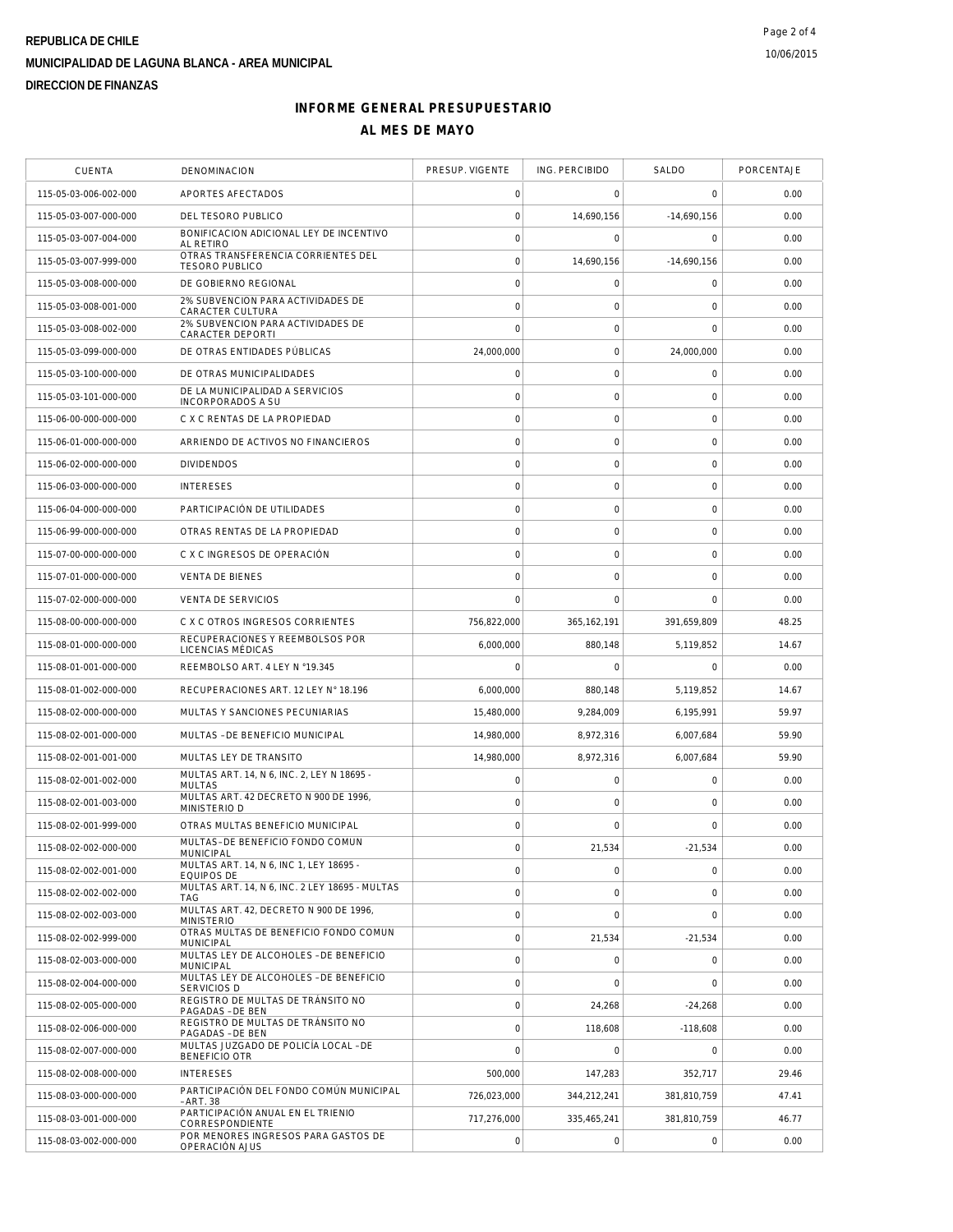| <b>CUENTA</b>         | DENOMINACION                                          | PRESUP. VIGENTE     | ING. PERCIBIDO      | SALDO               | PORCENTAJE |
|-----------------------|-------------------------------------------------------|---------------------|---------------------|---------------------|------------|
| 115-08-03-003-000-000 | APORTE EXTRAORDINARIO                                 | 8,747,000           | 8,747,000           | $\mathbf 0$         | 100.00     |
| 115-08-03-003-001-000 | APORTES EXTRAORDINARIOS                               | 8,747,000           | 8,747,000           | $\mathbf 0$         | 100.00     |
| 115-08-04-000-000-000 | <b>FONDOS DE TERCEROS</b>                             | $\mathsf{O}\xspace$ | 267,541             | $-267,541$          | 0.00       |
| 115-08-04-001-000-000 | ARANCEL AL REGISTRO DE MULTAS DE<br>TRÁNSITO NO PAGAD | $\circ$             | 267,541             | $-267,541$          | 0.00       |
| 115-08-04-001-001-000 | ARANCEL AL REGISTRO DE MULTAS NO<br>PAGADAS REGISTRO  | $\mathbf 0$         | 267,541             | $-267,541$          | 0.00       |
| 115-08-04-001-002-000 | ARANCEL AL REGISTRO DE MULTAS NO<br>PAGADAS 8% EMPRES | $\mathsf{O}\xspace$ | $\mathsf{O}\xspace$ | $\mathbf 0$         | 0.00       |
| 115-08-04-003-000-000 | COBROS JUDICIALES A FAVOR DE EMPRESAS<br>CONCESINARIA | $\circ$             | $\mathbf 0$         | $\mathbf 0$         | 0.00       |
| 115-08-04-999-000-000 | OTROS FONDOS DE TERCEROS                              | $\mathbf 0$         | $\mathbf 0$         | $\mathbf 0$         | 0.00       |
| 115-08-99-000-000-000 | <b>OTROS</b>                                          | 9,319,000           | 10,518,252          | $-1.199.252$        | 112.87     |
| 115-08-99-001-000-000 | DEVOLUCIONES Y REINTEGROS NO<br>PROVENIENTES DE IMPUE | 9,319,000           | 10,074,242          | $-755,242$          | 108.10     |
| 115-08-99-999-000-000 | <b>OTROS</b>                                          | $\mathsf{O}\xspace$ | 444,010             | $-444,010$          | 0.00       |
| 115-10-00-000-000-000 | C X C VENTA DE ACTIVOS NO FINANCIEROS                 | $\mathbf 0$         | $\mathsf{O}\xspace$ | $\mathbf 0$         | 0.00       |
| 115-10-01-000-000-000 | <b>TERRENOS</b>                                       | $\circ$             | $\mathbf 0$         | $\mathbf 0$         | 0.00       |
| 115-10-02-000-000-000 | <b>EDIFICIOS</b>                                      | $\circ$             | $\mathsf{O}\xspace$ | $\mathbf 0$         | 0.00       |
| 115-10-03-000-000-000 | <b>VEHÍCULOS</b>                                      | $\mathsf{O}\xspace$ | $\mathsf{O}\xspace$ | 0                   | 0.00       |
| 115-10-04-000-000-000 | MOBILIARIO Y OTROS                                    | $\mathbf 0$         | $\mathsf{O}\xspace$ | $\mathsf{O}\xspace$ | 0.00       |
| 115-10-05-000-000-000 | MÁQUINAS Y EQUIPOS                                    | $\mathbf 0$         | $\mathsf{O}\xspace$ | $\mathbf 0$         | 0.00       |
| 115-10-06-000-000-000 | EQUIPOS INFORMÁTICOS                                  | $\mathbf 0$         | $\mathbf 0$         | $\mathbf 0$         | 0.00       |
| 115-10-07-000-000-000 | PROGRAMAS INFORMÁTICOS                                | $\circ$             | $\mathbf 0$         | $\mathbf 0$         | 0.00       |
| 115-10-99-000-000-000 | OTROS ACTIVOS NO FINANCIEROS                          | $\mathsf{O}\xspace$ | $\mathsf{O}\xspace$ | $\mathbf 0$         | 0.00       |
| 115-11-00-000-000-000 | C X C VENTAS DE ACTIVOS FINANCIEROS                   | $\mathbf 0$         | $\mathsf{O}\xspace$ | $\mathsf{O}\xspace$ | 0.00       |
| 115-11-01-000-000-000 | VENTA O RESCATE DE TÍTULOS Y VALORES                  | $\mathbf 0$         | 0                   | 0                   | 0.00       |
| 115-11-01-001-000-000 | DEPÓSITOS A PLAZO                                     | $\mathsf{O}\xspace$ | $\mathsf{O}\xspace$ | $\mathbf 0$         | 0.00       |
| 115-11-01-003-000-000 | CUOTAS DE FONDOS MUTUOS                               | $\mathbf 0$         | $\mathsf{O}\xspace$ | $\mathbf 0$         | 0.00       |
| 115-11-01-005-000-000 | LETRAS HIPOTECARIAS                                   | $\circ$             | $\mathbf 0$         | $\mathbf 0$         | 0.00       |
| 115-11-01-999-000-000 | <b>OTROS</b>                                          | $\circ$             | $\mathsf{O}\xspace$ | $\mathbf 0$         | 0.00       |
| 115-11-02-000-000-000 | VENTA DE ACCIONES Y PARTICIPACIONES DE<br>CAPITAL     | $\mathsf{O}\xspace$ | $\mathbf 0$         | $\mathbf 0$         | 0.00       |
| 115-11-99-000-000-000 | OTROS ACTIVOS FINANCIEROS                             | $\circ$             | $\mathbf 0$         | $\mathbf 0$         | 0.00       |
| 115-12-00-000-000-000 | C X C RECUPERACIÓN DE PRÉSTAMOS                       | $\mathbf 0$         | 91,334              | $-91,334$           | 0.00       |
| 115-12-02-000-000-000 | <b>HIPOTECARIOS</b>                                   | $\mathsf{O}\xspace$ | $\mathsf{O}\xspace$ | $\mathbf 0$         | 0.00       |
| 115-12-06-000-000-000 | POR ANTICIPOS A CONTRATISTAS                          | $\mathbf 0$         | $\mathsf{O}\xspace$ | $\mathbf 0$         | 0.00       |
| 115-12-07-000-000-000 | POR ANTICIPOS POR CAMBIO DE RESIDENCIA                | $\mathsf{O}\xspace$ | $\mathsf{O}\xspace$ | $\mathbf 0$         | 0.00       |
| 115-12-09-000-000-000 | POR VENTAS A PLAZO                                    | $\mathbf 0$         | $\mathbf 0$         | $\mathbf 0$         | 0.00       |
| 115-12-10-000-000-000 | <b>INGRESOS POR PERCIBIR</b>                          | $\mathbf 0$         | 91,334              | $-91,334$           | 0.00       |
| 115-13-00-000-000-000 | C X C TRANSFERENCIAS PARA GASTOS DE<br>CAPITAL        | 14,226,821          | 559,884             | 13,666,937          | 3.94       |
| 115-13-01-000-000-000 | DEL SECTOR PRIVADO                                    | $\mathbf 0$         | $\mathbf 0$         | $\mathbf 0$         | 0.00       |
| 115-13-01-001-000-000 | DE LA COMUNIDAD - PROGRAMA PAVIMENTOS<br>PARTICIPATIV | $\circ$             | $\mathbf 0$         | $\mathbf 0$         | 0.00       |
| 115-13-01-999-000-000 | <b>OTRAS</b>                                          | $\circ$             | $\mathbf 0$         | $\overline{0}$      | 0.00       |
| 115-13-03-000-000-000 | DE OTRAS ENTIDADES PÚBLICAS                           | 14,226,821          | 559,884             | 13.666.937          | 3.94       |
| 115-13-03-002-000-000 | DE LA SUBSECRETARÍA DE DESARROLLO<br>REGIONAL Y ADMIN | 14,226,821          | $\mathbf 0$         | 14,226,821          | 0.00       |
| 115-13-03-002-001-000 | PROGRAMA MEJORAMIENTO URBANO Y<br>EQUIPAMIENTO COMUNA | 14,226,821          | $\mathbf 0$         | 14,226,821          | 0.00       |
| 115-13-03-002-002-000 | PROGRAMA MEJORAMIENTO DE BARRIOS                      | $\mathsf{O}\xspace$ | $\mathbf 0$         | $\mathbf 0$         | 0.00       |
| 115-13-03-002-999-000 | OTRAS TRANSF. CORRIENTES GASTOS DE<br>CAPITAL DE LA   | $\mathbf 0$         | $\mathsf{O}\xspace$ | 0                   | 0.00       |